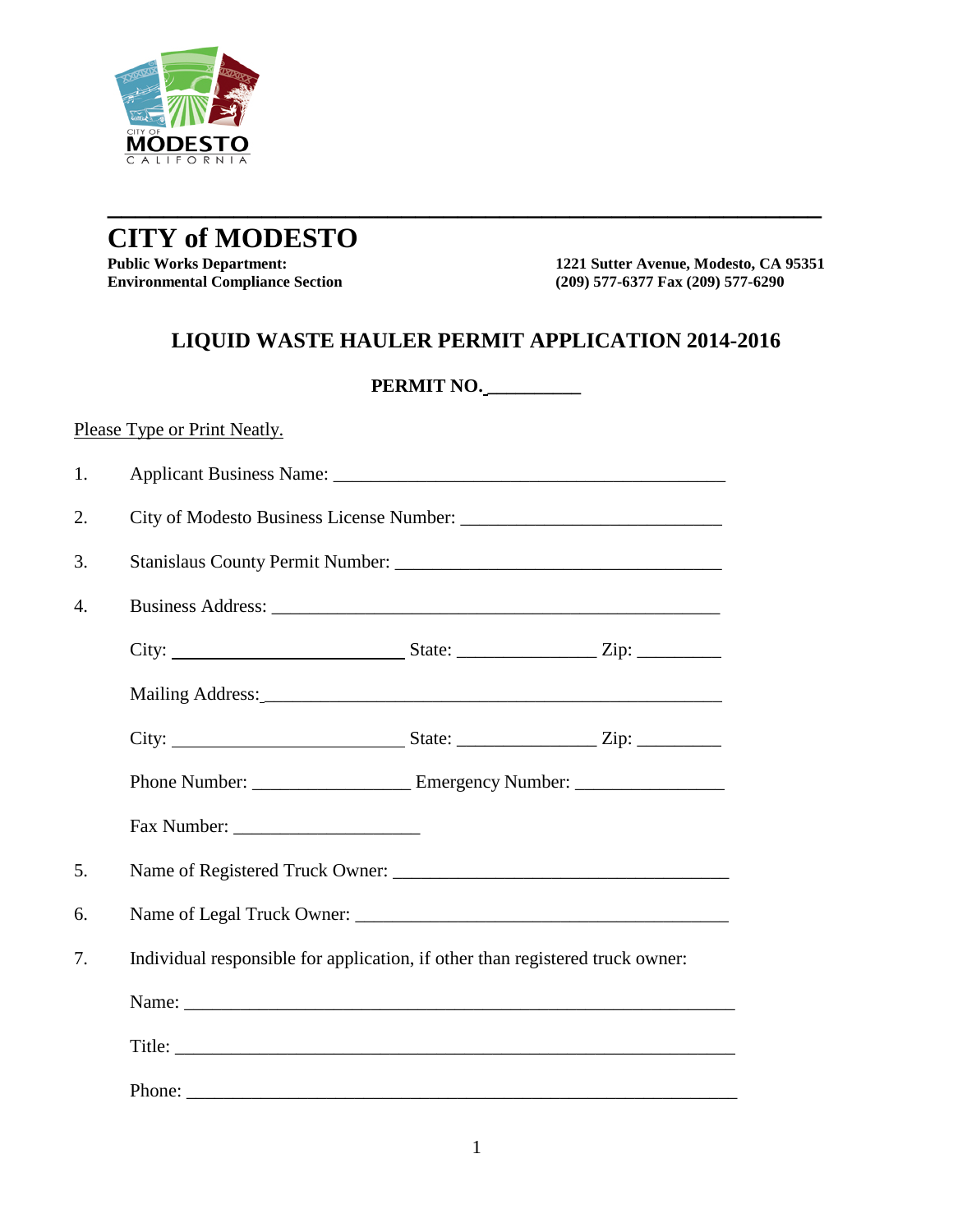## 8. Truck Data: **(If you operate more than one truck, please include data for each truck)**

- A. Truck  $#$
- B. Tank Capacity (Gallons): \_\_\_\_\_\_\_\_\_\_\_\_\_\_\_\_\_\_
- C. CA License Plate No: \_\_\_\_\_\_\_\_\_\_\_\_\_\_\_\_\_\_\_\_\_
- D. Does the truck have an acceptable extension of attachments for dumping directly in the station?

Yes No

If not, what process is used for direct dumping of liquid waste?

E. Circle the days of the week that operation/dumping occurs:

Sun. Mon. Tues. Wed. Thurs. Fri. Sat.

F. Does this vehicle transport any wastes other than household septic tank wastes?

Yes No<sub>le</sub>

If yes, list the other types of wastes (i.e. chemical wastes, oil and grease, used motor oil, etc.). Also list where they originate (i.e. industry, restaurant, gas station, etc.).

\_\_\_\_\_\_\_\_\_\_\_\_\_\_\_\_\_\_\_\_\_\_\_\_\_\_\_\_\_\_\_\_\_\_\_\_\_\_\_\_\_\_\_\_\_\_\_\_\_\_\_\_\_\_\_\_\_\_\_\_\_\_\_\_\_\_\_\_\_\_\_\_\_\_

\_\_\_\_\_\_\_\_\_\_\_\_\_\_\_\_\_\_\_\_\_\_\_\_\_\_\_\_\_\_\_\_\_\_\_\_\_\_\_\_\_\_\_\_\_\_\_\_\_\_\_\_\_\_\_\_\_\_\_\_\_\_\_\_\_\_\_\_\_\_\_\_\_\_

\_\_\_\_\_\_\_\_\_\_\_\_\_\_\_\_\_\_\_\_\_\_\_\_\_\_\_\_\_\_\_\_\_\_\_\_\_\_\_\_\_\_\_\_\_\_\_\_\_\_\_\_\_\_\_\_\_\_\_\_\_\_\_\_\_\_\_\_\_\_\_\_\_\_

\_\_\_\_\_\_\_\_\_\_\_\_\_\_\_\_\_\_\_\_\_\_\_\_\_\_\_\_\_\_\_\_\_\_\_\_\_\_\_\_\_\_\_\_\_\_\_\_\_\_\_\_\_\_\_\_\_\_\_\_\_\_\_\_\_\_\_\_\_\_\_\_\_\_

\_\_\_\_\_\_\_\_\_\_\_\_\_\_\_\_\_\_\_\_\_\_\_\_\_\_\_\_\_\_\_\_\_\_\_\_\_\_\_\_\_\_\_\_\_\_\_\_\_\_\_\_\_\_\_\_\_\_\_\_\_\_\_\_\_\_\_\_\_\_\_\_\_\_

\_\_\_\_\_\_\_\_\_\_\_\_\_\_\_\_\_\_\_\_\_\_\_\_\_\_\_\_\_\_\_\_\_\_\_\_\_\_\_\_\_\_\_\_\_\_\_\_\_\_\_\_\_\_\_\_\_\_\_\_\_\_\_\_\_\_\_\_\_\_\_\_\_\_

\_\_\_\_\_\_\_\_\_\_\_\_\_\_\_\_\_\_\_\_\_\_\_\_\_\_\_\_\_\_\_\_\_\_\_\_\_\_\_\_\_\_\_\_\_\_\_\_\_\_\_\_\_\_\_\_\_\_\_\_\_\_\_\_\_\_\_\_\_\_\_\_\_\_

\_\_\_\_\_\_\_\_\_\_\_\_\_\_\_\_\_\_\_\_\_\_\_\_\_\_\_\_\_\_\_\_\_\_\_\_\_\_\_\_\_\_\_\_\_\_\_\_\_\_\_\_\_\_\_\_\_\_\_\_\_\_\_\_\_\_\_\_\_\_\_\_\_

Type of Waste Name, Address, and Type of Operation Of Non-Domestic Customer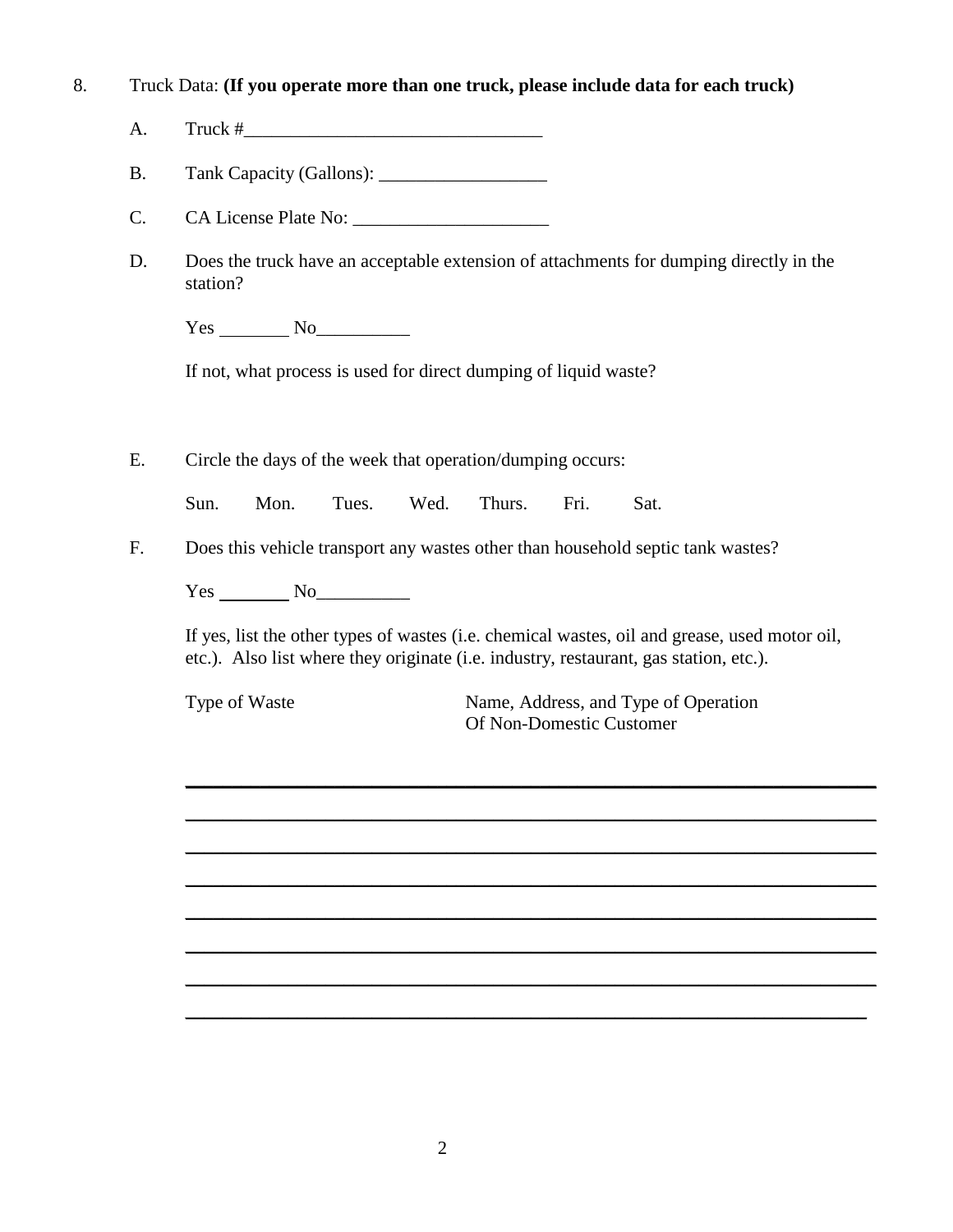| G.             | List all permits or authorizations for the disposal of any wastes listed above:                                                                           |                                                                                                                                                                                                                                                                                                                                                                                          |
|----------------|-----------------------------------------------------------------------------------------------------------------------------------------------------------|------------------------------------------------------------------------------------------------------------------------------------------------------------------------------------------------------------------------------------------------------------------------------------------------------------------------------------------------------------------------------------------|
|                | Permit Type and Number Issuing Agency                                                                                                                     | <b>Expiration Date</b>                                                                                                                                                                                                                                                                                                                                                                   |
|                |                                                                                                                                                           |                                                                                                                                                                                                                                                                                                                                                                                          |
|                |                                                                                                                                                           |                                                                                                                                                                                                                                                                                                                                                                                          |
|                | (Auto and General Liability)                                                                                                                              |                                                                                                                                                                                                                                                                                                                                                                                          |
|                |                                                                                                                                                           |                                                                                                                                                                                                                                                                                                                                                                                          |
|                |                                                                                                                                                           |                                                                                                                                                                                                                                                                                                                                                                                          |
|                |                                                                                                                                                           |                                                                                                                                                                                                                                                                                                                                                                                          |
|                | Has a copy of your Certificate of Insurance been filed with the City of Modesto?<br>$Yes$ No $No$<br>(This must be done prior to approval of this permit) |                                                                                                                                                                                                                                                                                                                                                                                          |
| Certification: |                                                                                                                                                           |                                                                                                                                                                                                                                                                                                                                                                                          |
|                | suspension or revocation of the Liquid Waste Hauler Permit.                                                                                               | I have personally examined and am familiar with the information contained in this application<br>and believe that the submitted information is true, accurate and complete. In addition, I am<br>aware of the conditions and requirements of the Liquid Waste Hauler Permit and agree to meet<br>them at all times. Failure to comply with Permit Conditions may result in the immediate |
|                |                                                                                                                                                           |                                                                                                                                                                                                                                                                                                                                                                                          |
|                |                                                                                                                                                           |                                                                                                                                                                                                                                                                                                                                                                                          |
|                |                                                                                                                                                           |                                                                                                                                                                                                                                                                                                                                                                                          |
|                |                                                                                                                                                           |                                                                                                                                                                                                                                                                                                                                                                                          |